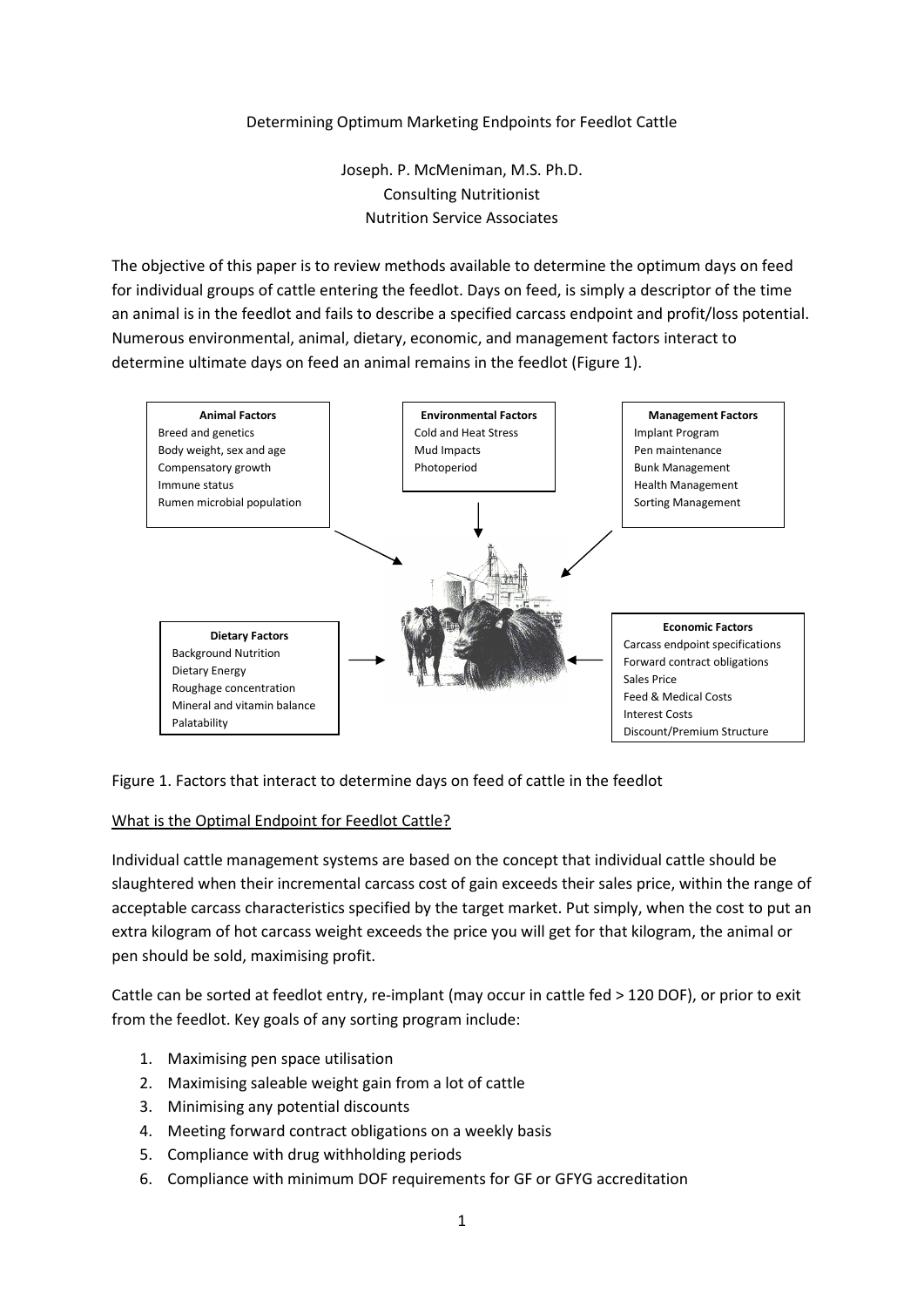Sorting systems in Australia are relatively basic. At the simplest level, sorting of cattle involves weighing cattle 1-14 DOF prior to scheduled exit date. Based on body weight and an estimated historical dressing percentage, cattle are sorted into marketing groups. Some companies managing cattle as groups may sort on weight or biological type at induction and send the entire group to slaughter on one date.

In the United States, a survey of 29 Consulting Nutritionists conducted by Vasconcelos and Galyean (2007) indicated approximately 41.4% of respondent's clients sorted cattle into outcome groups. Sorting on body weight at induction and re-implant was the predominant method. A shift to grid marketing of carcasses in the US in recent years has raised interest in ultrasound and carcass composition prediction systems. The aim of this paper is to review current technologies available to optimise profit endpoints of groups of cattle. These include:

- 1. Modelling of performance based on historical closeout data
- 2. Cornell/TAMU Cattle Value Discovery System
- 3. Ultrasound prediction systems

# Composition of Body Weight and Carcass Gain

As an animal matures, fat deposited in body weight gain increases in comparison to protein deposition (NRC, 1996). Protein is deposited with water which increases rate of gain early in the feeding period. As fat is hydrophobic and repels water, rate of body weight gain decreases as the animal approaches maturity. Despite the fact that body weight gain appears to decrease with increasing days on feed, carcass weight gain remains constant due to deposition of subcutaneous and intramuscular fat in the carcass (MacDonald et al. 2007). Dressing percent thus increases with days cattle are in the feedlot (Bruns et al. 2004). The practical limits of dressing percent are dictated by higher cost of gain and increased discounts that can be achieved as cattle exceed their specified carcass endpoint, primarily from over-fat or over-weight carcasses (Bruns and Pritchard, 2010). Feedlots should develop historical datasets to model the effect of dressing percent with over a range of hot carcass weights.

### Historical Closeout Data

Prior to purchasing cattle, feedlot managers should have an accurate prediction and understanding of the effects that market category, breed, initial weight and seasonal effects may have on the potential closeout results. Purchase breakeven and Profit/Loss projection should be conducted on all feedlot cattle entering yards. Below in Figure 2, seasonal relationships by entry month in feedlot performance are examined for bullocks (100 to 120 DOF) from a feedlot in Northern Australia. It can be noted that entry weight and season of entry has a significant effect on performance.

Entry weights are highest in cattle entering the feedlot in autumn. These cattle are typically forward in body condition after coming off a high plane of nutrition over summer, with increased body weights and maintenance energy requirements. These cattle typically have lower dry matter intake, average daily gain and feed efficiency. The effects of heat stress events, autumn health challenges and decreasing photoperiod length are also possible reasons for the slide in performance from January to June.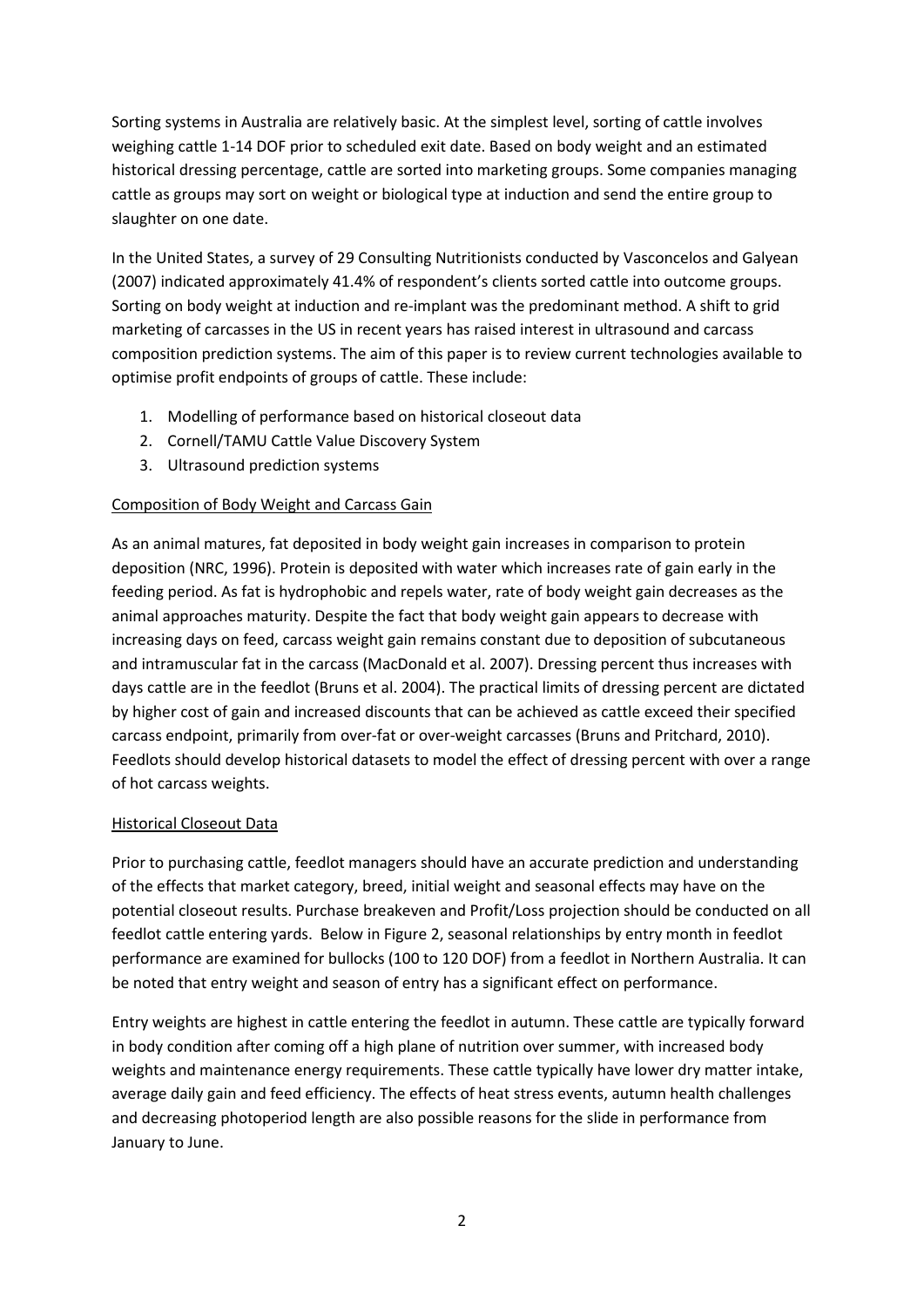Dry matter intake of cattle is typically stimulated in the second half of the year leading to increased ADG of cattle. Expanding photoperiod and favourable environmental conditions favour this response. Cattle entering the feedlot in later winter and spring are typically of lighter initial body weight and are in backward store condition, and typically have some degree of compensatory gain.

The effect of initial weight on feed efficiency for this feedlot is modelled by simple linear regression in Figure 3. It is obvious that initial body weight has a significant effect on feed efficiency. It should be noted that data presented in Figure 3, is unadjusted for effects of year of entry and breed. Entry of these factors into the regression model would be expected to improve the strength of this relationship considerably. The effects of entry weight on feed efficiency can be related to higher dry matter intake for maintenance requirements of heavy entry weight cattle, and a composition of gain which favours fat vs. protein deposition in animals that are approaching their mature body weight.



Figure 2. Mean closeout performance of short-fed bullocks by month of entry in the feedlot



Figure 3. Effect of initial body weight on feed efficiency of short-fed bullocks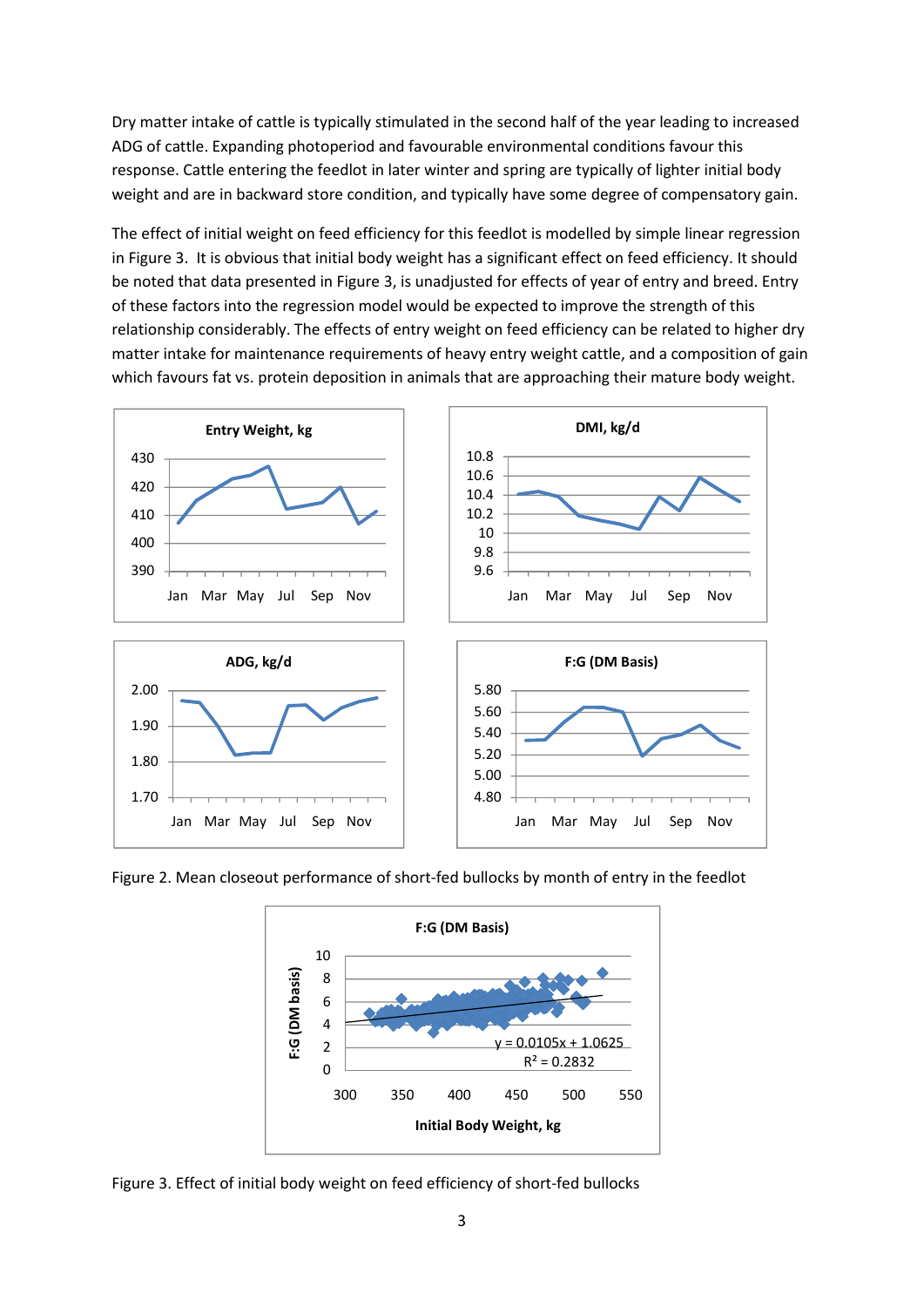A question you may have is how do you as a feedlot manager integrate all these seasonal relationships for cattle at your location over a range of initial body weights? For feedlots that collect historical closeout data, it is possible to model performance through General Linear and Mixed Model Regression analysis. This enables simple performance calculators to be generated for individual feedlots. Incorporation of genetic data into such models in future years is likely to greatly improve the accuracy and precision of model predictions. This enables feedlot managers to have some confidence in break-even and profit loss calculations.

## Cattle Value Discovery System

The Cornell/TAMU Cattle Value Discovery System as outlined by Tedeschi and Fox (2010) is the most current individual cattle management model utilised in the United States to predict carcass growth, composition and incremental cost of gain. The model is based on adaptations of the NRC (1996) Beef Cattle Growth Model. Micro Beef Technologies - ACCU-TRAC® Electronic Cattle Management System and Performance Cattle Companies - Cattle Classification and Sorting System™ utilize the CVDS model as a key component of their sorting systems.

With these sorting systems, cattle are commonly sorted either at induction or re-implant (50 – 80 days) into common marketing endpoint groups (typically 2 – 8 groups). For the model to work effectively a number of events need to occur:

- 1. *Accurate measurements :* accurate and consistent recording of body weight and/or frame size dimensions is essential. Animals should be quietly handled, scales should be clean, accurate and calibrated on a routine basis. Animals should also be weighed at a consistent time each day else digestive tract fill has the potential to bias calculations. Accurate and consistent diet composition and feed delivery are needed.
- 2. *Dry matter intake:* accurate prediction is essential to predict gain in feedlot cattle. DMI can either be predicted by the NRC (1996) model or equations developed from historical closeout databases. Research by McMeniman et al. (2009, 2010) indicates that DMI prediction equations developed from commercial feedlot databases may contain less mean and linear prediction bias than NRC (1996) equations. Daily dry matter deliveries and medical costs can also be inputted into these models to give daily updates of projected incremental cost of gain of feedlot pens, to determine when profit endpoints have been optimised. One of the biggest problems the US feedlot industry faced when implementing these models was billing of feed accurately with mixed lot pens of cattle, so as to obtain accurate closeout data. Whilst in Australia it is commonly accepted to use a weighted average to apply feed to individuals in sorted lots, the CVDS model takes a different approach. The CVDS model uses final body composition and weight to iteratively calculate dry matter intake. Guiroy et al. (2001) and Bourg et al. (2006) reported that the CVDS accurately allocated the feed to commercial feedlot cattle with bias of less than 1 and 2.43%, respectively.
- 3. *Final body weight at target body composition:* the NRC (1996) shrunk weight gain equation relies on the specification of a final shrunk body weight at a target compositional endpoint. Much of the hard work in developing these models revolves around developing prediction equations based on frame size, body dimensions, implant programs, and ultrasound measurements to predict this body weight. Once accurate estimates of final SBW and ADG are obtained, days to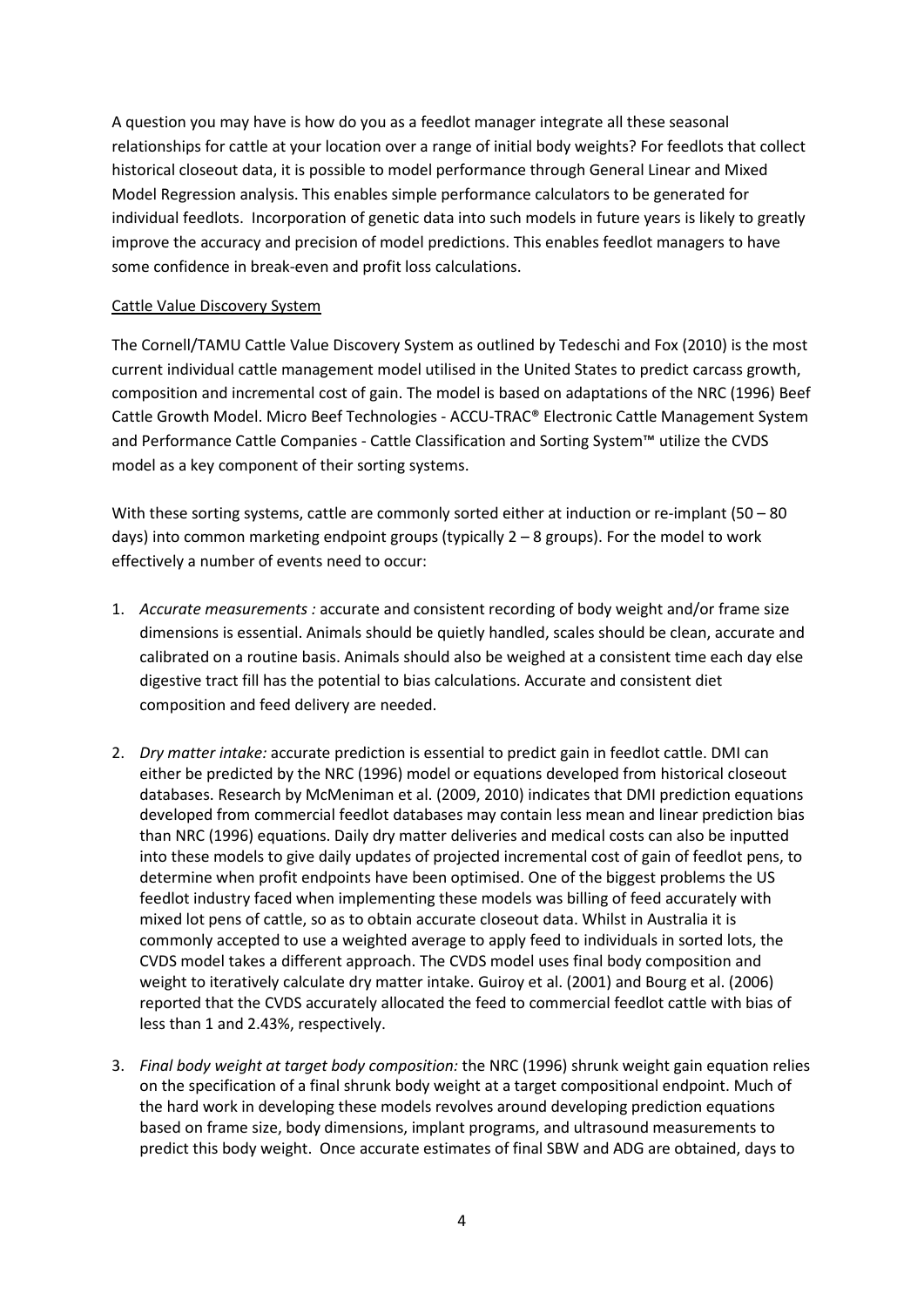reach a specified target endpoint can be projected. Cattle can then be sorted in potential marketing groups e.g. early, medium and late maturing groups.

- 4. *Diet Net Energy for Maintenance (NEm) and Gain (NEg*): accurate dietary energy values are needed for accurate prediction of shrunk weight gain and dry matter intake. Some commercial systems, back generate dietary NEm and NEg values from recent closeout data, to re-calibrate the model on an ongoing basis and update performance calculations.
- 5. *Adjustments to maintenance energy requirements:* adjustments to maintenance energy requirements are applied due to different breeds, cold and heat stress.
- 6. *Carcass Composition Changes over the feeding period:* initial carcass composition needs to be predicted along with the accretion of subcutaneous and intramuscular fat. Changes in dressing percent, empty body fat (EBF) content and USDA Quality and Yield Grade are modelled. The CVDS model relies on a defined relationship between USDA Quality grade and EBF content with cattle reaching low Choice grade at approximately 28% EBF (Guiroy et al. 2001).

The CVDS model has been evaluated under commercial feedlot conditions. Evaluation of the CVDS by Tedeschi et al. (2004) indicated the model explained 83% of the variation in observed body weight at actual days fed with a bias of -1.0%. Garcia et al. (2005) reported the evaluation of the Cattle Classification and Sorting System (CCSS) which utilises aspects of CVDS. The study involved 12,874 steers at a commercial Texas Panhandle feedlot that were either sorted at reimplant via the CCSS into early, medium and late finishing pens or returned to their pens unsorted. Sorted pens returned \$9.03 more per head, due heavier final (8 lb) and carcass (5 lb) weights, compared to controls. Discounts were decreased as overweight carcasses (>950 lb) were reduced by 42%, and yield grade 4 and 5 carcasses were by 23%. Investigation of sorting cattle on weight at reimplant vs. the systems based on CVDS is needed to determine its true value, as sorting on body weight may be just as effective as sorting on days to finish at a lesser cost.

### Ultrasound Models

Ultrasound can obtain estimates of Ribeye area, marbling score and backfat thickness. Extensive work on developing ultrasound models for sorting feedlot cattle has been conducted by John Brethour at Kansas State University (Brethour et al. 2000), and is now marketed commercially by Cattle Performance Enhancement Company (CPEC). Micro Beef Technologies - ACCU-TRAC® Electronic Cattle Management System also combines ultrasound to predict carcass accretion with aspects of the CVDS model to predict incremental cost of gain. The CPEC prediction model projects the most profitable, optimum outdate for each individual and automatically places them into a preset marketing group with cattle of similar carcass projections. A trained technician can sort up to 100 head per hour. The model is based on a series of accretion curves for backfat and intramuscular fat (See Figure 4). Ultrasound is typically conducted at reimplant or prior to harvest. The closer to harvest images are taken to slaughter, the more accurate indication they are of true carcass composition (Brethour, 2000; Williams, 2002). Correlations coefficients of greater than 0.82 have been detected for marbling and 0.90 for back-fat thickness (Brethour, 1990; 1992). Basarab et al. (1999) evaluated the CPEC sorting system in two Alberta, Canada, feedlots. The CPEC-sorted steers gained faster, had increased carcass quality grade, and a reduction in over-fat carcasses. Overall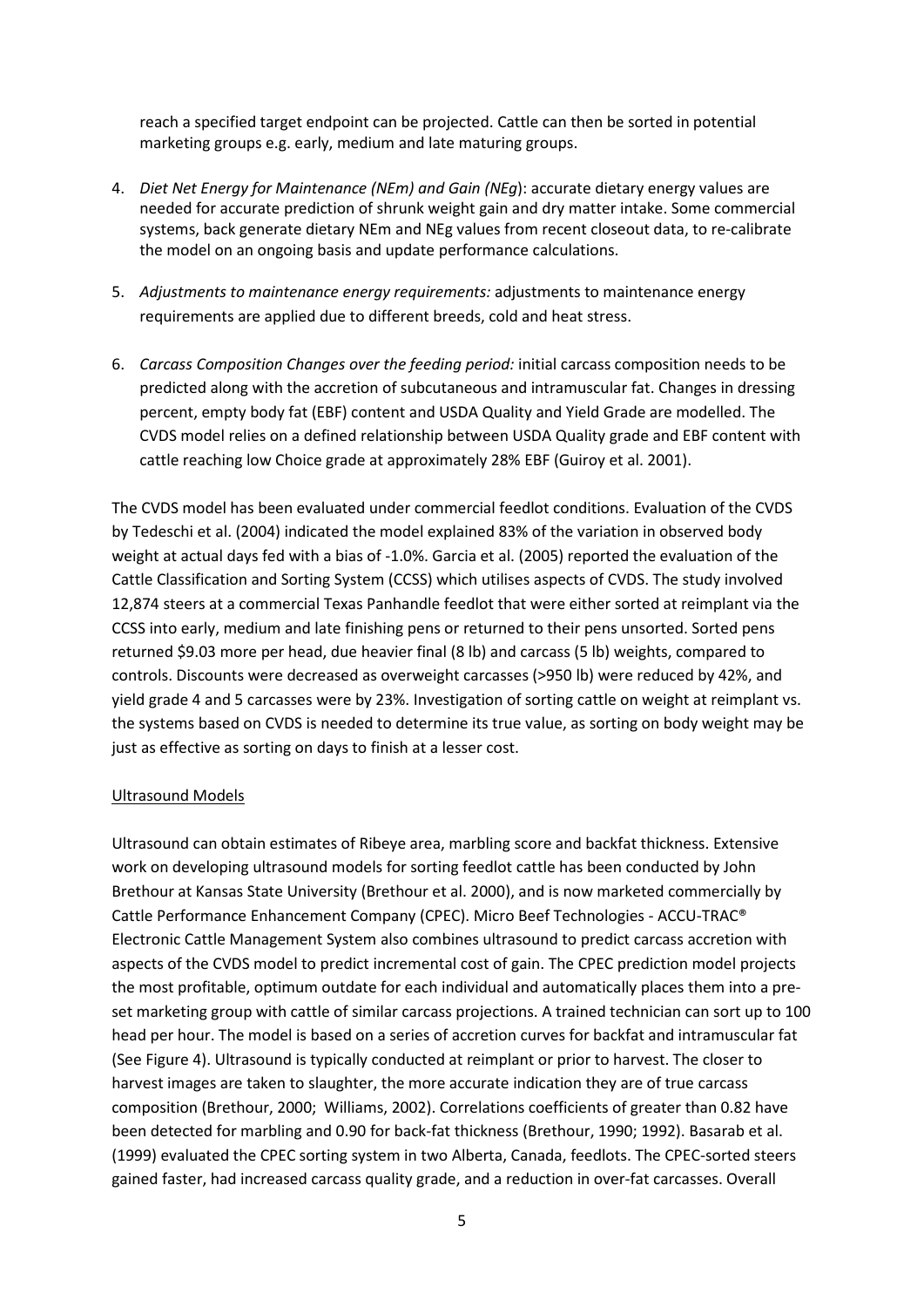profitability was increased by \$15.22 per steer in one feedlot and by \$27.67 per steer in the other feedlot.



Figure 4. Exponential fit of backfat accretion and power fit function of marbling accretion of serial ultrasound measures as function of days on feed (Brethour, 2000)

Further examination of the utility of ultrasound in Australian feedlot systems is needed. To date no ultrasound systems have been designed to accurately determine marbling score in long-fed wagyu cattle.

## **Conclusions**

A number of systems are available to predict feedlot cattle performance, carcass composition and incremental cost of gain to optimise profit endpoints for feedlot cattle. With any modelling technique or ultrasound technology it is important to realise that these technologies will never be 100% precise and accurate. Their usefulness lies in their ability to assimilate, integrate and process the large amount of information interacting to determine feedlot cattle performance and profitability. If they return value in excess of that provided by the human brain and eye when sorting cattle then they may be useful. With some abattoirs beginning to grade cattle on red meat yield, further effort will need to be placed in developing systems to predict and sort animals based on predicted red meat yield. Feasibility and return on investment of various sorting systems needs to be determined under Australian operating conditions.

### References

Basarab, J. A, J. R. Brethour, D. R. ZoBell, and B. Graham. 1999. Sorting feeder cattle with a system that integrates ultrasound backfat and marbling estimates with a model that maximizes feedlot profitability in value-based marketing. Can. J. Anim. Sci.79:327–334.

Brethour, J. R., 1990. Increasing profitability in feedlot cattle with ultrasound technology. Pp 18-25. Fort Hays Experiment Station Roundup, 1990. KAES Report of Progress No. 597.

Brethour, J. R., 1992. Progress in assessing and predicting marbling in live cattle with ultrasound. Pp. 10 -14. Fort Hays Experiment Station Roundup, 1992. KAES Report of progress No. 653.

Brethour, J. R. 2000. Using serial ultrasound measures to generate models of marbling and backfat thickness changes in feedlot cattle. J. Anim. Sci. 78:2055-2061.